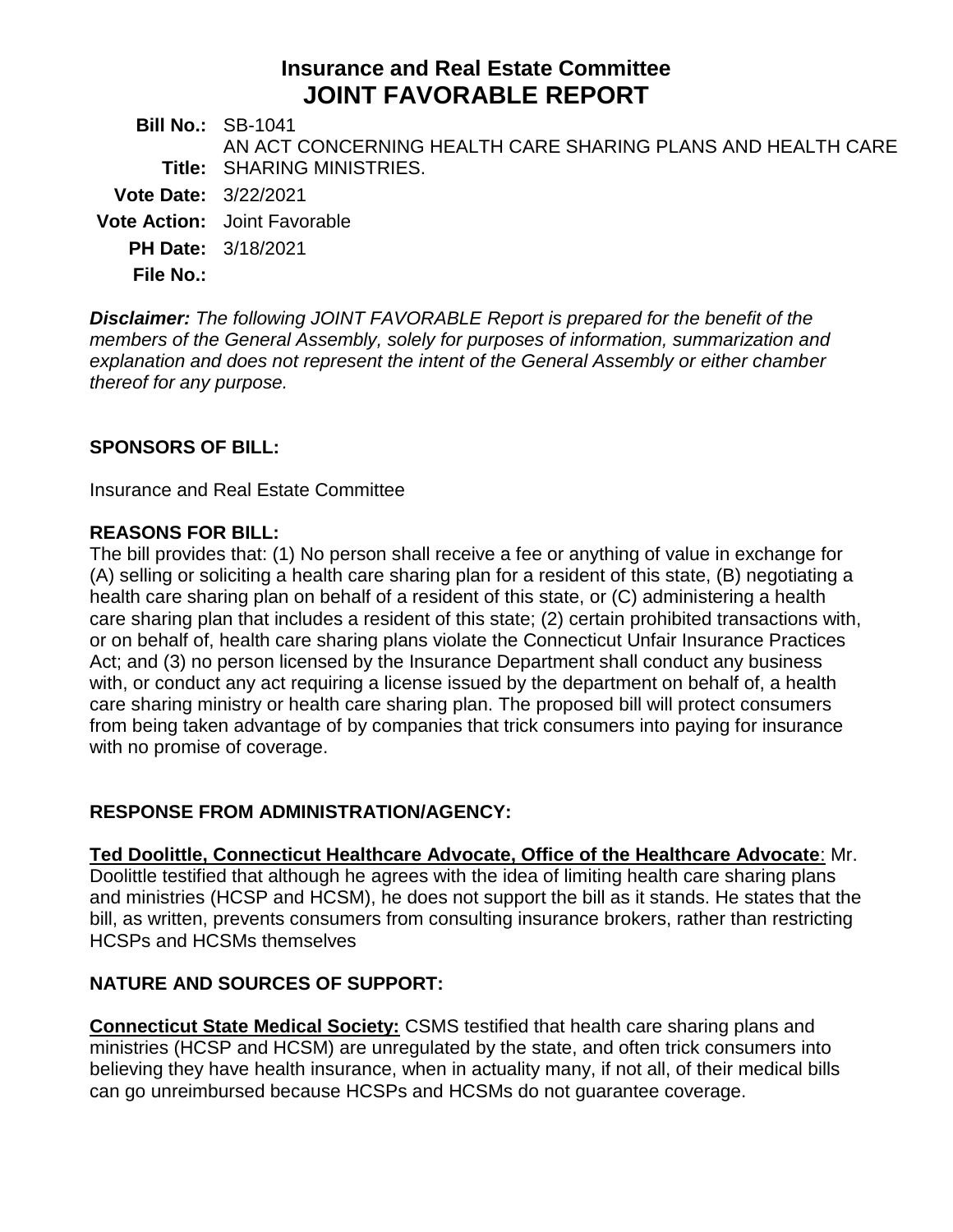## **NATURE AND SOURCES OF OPPOSITION:**

.

**Alise P. Connecticut Resident:** She testified that share healthcare insurance benefits those who cannot afford commercial insurance.

**Thomas Balzamo, Pastor:** Mr. Balzamo testified that SB 1041 would make operating health care sharing ministries (HCSM) in Connecticut almost impossible, and therefore place undue hardship on people, such as small-church pastors, who rely on HCSMs.

**Leah Berecz, Connecticut Resident:** Ms. Berecz testified that health care sharing ministries are a blessing, and SB 1041 will severely and negatively impact herself and many other families.

**John Burchard, Connecticut Resident:** Mr. Burchard testified that health care sharing ministries (HCSM) should not be confused with insurance, and asks committee members not to pass this bill as it will restrict HCSMs.

**Eunice Bossom, Connecticut Resident:** Ms. Bossom testified that health care sharing ministries are not only cheaper than traditional insurance, but they allow members to know what their money is going towards. Ms. Bossom testified that SB 1041 will take away religious freedoms. She states that due to Connecticut legislation attacking her religious freedoms, she and her husband will be moving to Florida after 20 years in Connecticut.

**Buddy Combs, Interim CEO, OneShare Health:** Mr. Combs testified that although they agree with concerns of bad actors pretending to be health care sharing ministries (HCSM), SB 1041 would impose difficult limitations which violate the religious rights of Connecticut constituents who wish to be a part of HCSMs.

**Stefanie Cramer, Connecticut Resident:** Ms. Cramer testified her opposition to SB 1041.

**Alicia Fernandez, Connecticut Resident:** Ms. Fernandez testified that health care sharing ministries (HCSM) have helped her family and many others, and if SB 1041 passes, she and her family may be forced to leave Connecticut. She stated that she would support language changes which protect consumers while still allowing HCSMs to operate.

**Bruce and Laura Gottier, Connecticut Residents:** Mr. and Mrs. Gottier testified that as self-employed operators of a small business, they rely on health care sharing ministries, and that passing SB 1041 would worsen the financial struggles already brought on by the pandemic.

**Marianne Gustafson, Connecticut Resident:** Ms. Gustafson testified that families understand what is and is not covered in health care sharing plans and that SB 1041 will assault and limit religious freedoms and choices of the people of Connecticut.

**Ronald Hocutt, Connecticut Resident:** Mr. Hocutt testified that health care sharing ministries (HCSM) work well and do not need to be fixed. He suggests that legislators work with HCSMs to draft a bill which achieves the desired goal without destroying HCSMs.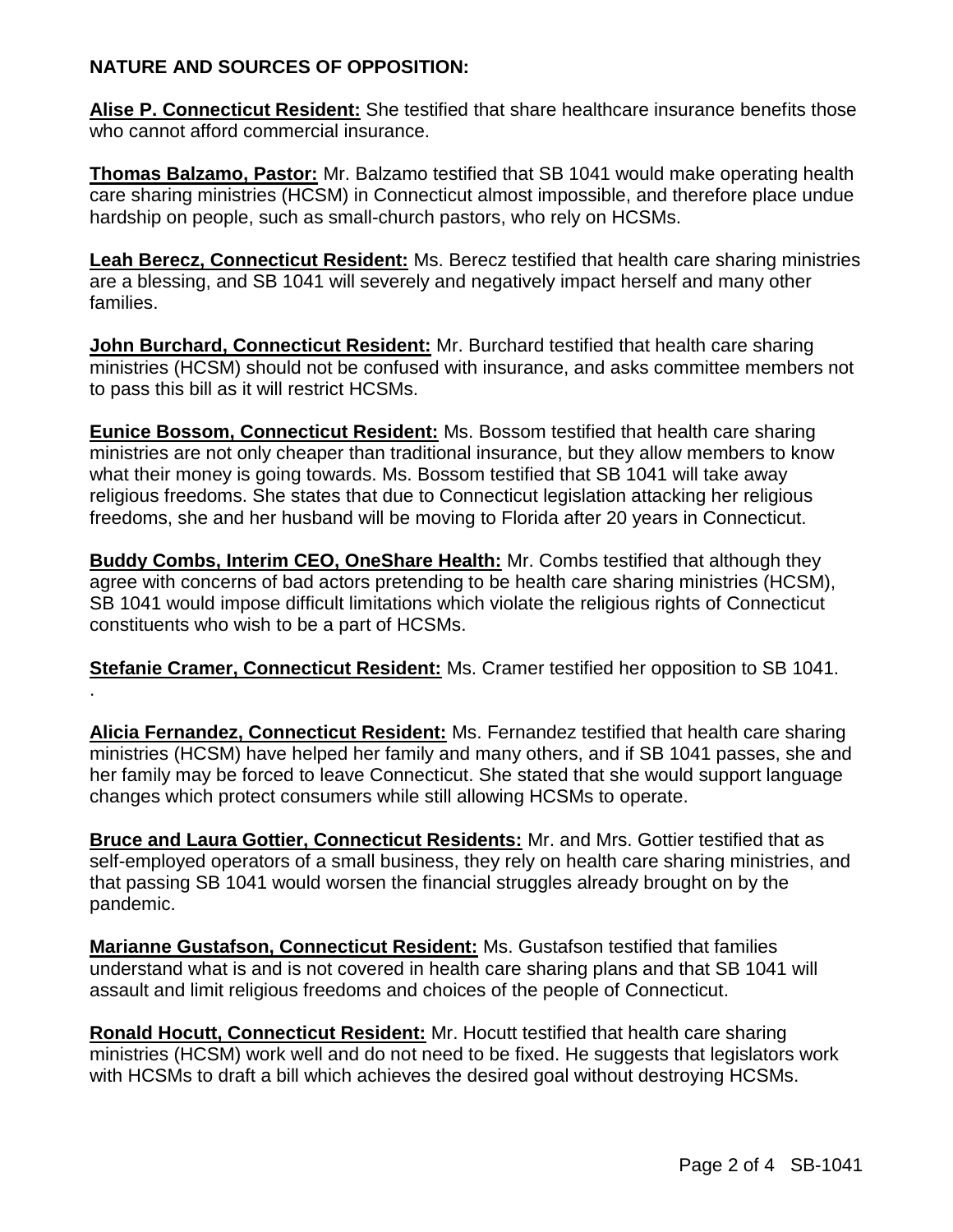**Martin Hoyt, Christian Healthcare Ministries:** Mr. Hoyt opposes SB 1041 as written, but would support with an added amendment to clarify that Section 2(b) does not refer to salaried persons employed by the sharing ministry who do not receive compensation for enrolling new members. This amendment would protect consumers while allowing health care sharing ministries to continue operating.

**Wayne and Karen Hutton, Connecticut Residents:** Mr. and Mrs. Hutton testified that health care sharing ministries (HCSM) should not be treated as insurance. They stated that they their costs have been greatly reduced since joining a HCSM and that they would support a bill which protects consumers if it allows HCSMs to continue operation.

**Lisa Kane, Connecticut Resident:** Ms. Kane testified that the government should have nothing to do with the process of people helping people, and that SB 1041 is a bill which works against the people.

**C. Marcella Kurowski, Connecticut Resident:** Ms. Kurowski testified that citizens need options to make life affordable.

**Naomi Lieber, Connecticut Resident:** Ms. Lieber testified that health care sharing ministries are more affordable than traditional insurance and that the ministries are clear about what consumers are signing up for when they enroll.

**Lorie C. Connecticut Resident:** She testified that what people participate in is their business and the government should not try to restrict choice.

**Matt G. Connecticut Resident:** He testified that being a member of a health care sharing ministry (HCSM) has helped his family immensely and saved them money. He urges legislators to work with HCSMs to protect consumers while saving HCSMs.

**Brad Nail, Alliance of Healthcare Sharing Ministries:** Mr. Nail testified that while he supports the intention of SB 1041, the bill as written is too broad and would eliminate the availability of health care sharing ministries in Connecticut altogether. He states that the Alliance would work with the committee to narrow the scope of the bill.

**Joel Noble, Director of Public Policy, Samaritan Ministries International:** Mr. Noble testified that while he supports the intention of SB 1041, the bill as written would make it impossible for health care sharing ministries to operate in Connecticut, which would affect many families.

**Meredith Obreiter, Connecticut Resident:** Ms. Obreiter testified that health care sharing ministries are vital to residents and that SB 1041 is another step to further the mass exodus out of Connecticut.

**Patty G. Connecticut Resident:** She testified that participation in health care sharing ministries (HCSM) has helped her family and that the government should not interfere in medical affairs. She would support an amendment to protect consumers while allowing HCSMs to continue operation.